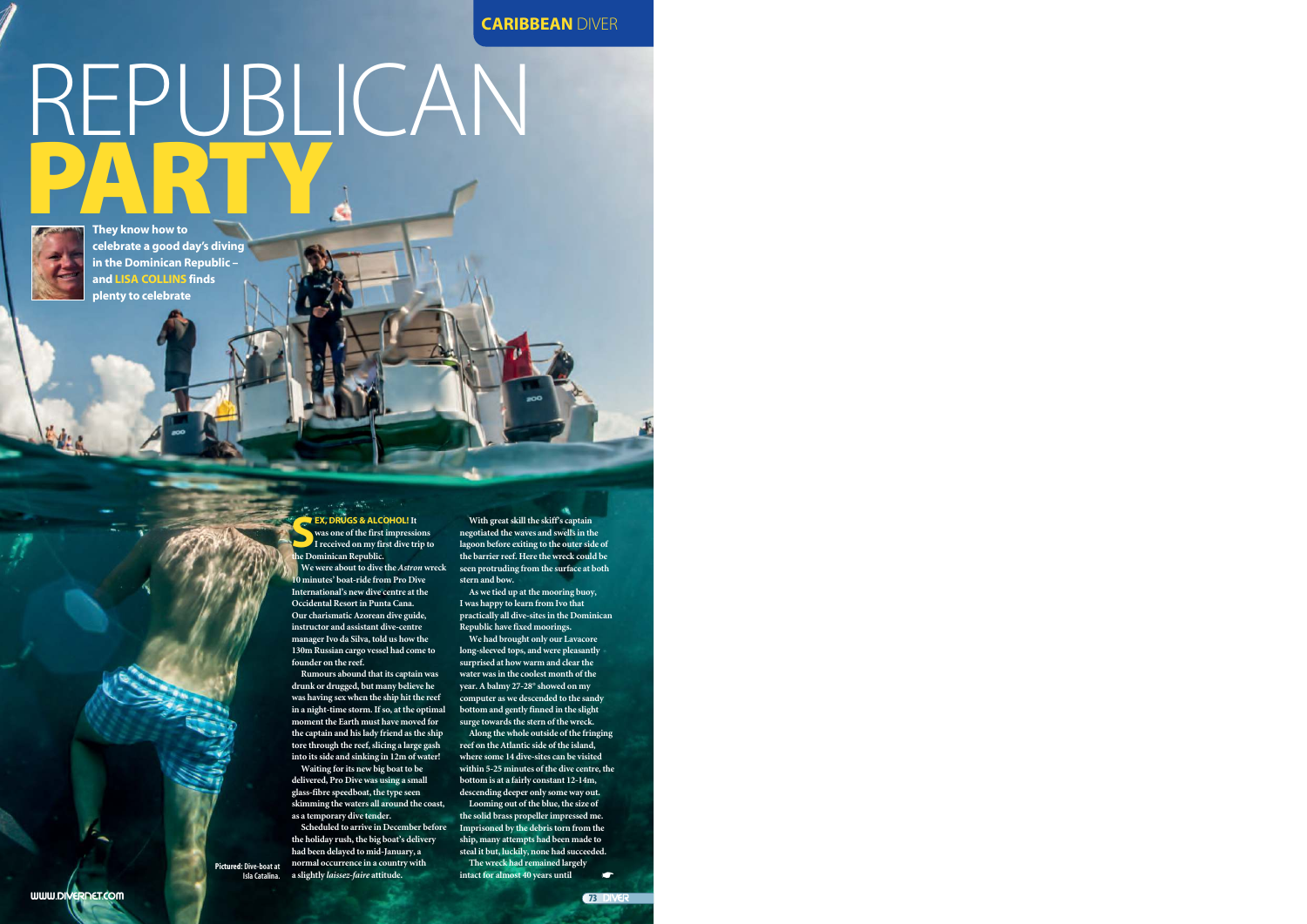**Hurricane Sandy broke the mid-section in 2012, scattering large pieces of hull over the wreck and reef.**

**Finning under the stern, we spotted a large school of snapper seeking protection. The ship now lies at 45°, the deck sloping up towards the surface.** 

**Reaching the mid-section, we swam across the battered deck, peering into the holes and crevices created by the storm, through to the cargo holds.**

**On the other side we were able to penetrate an open hole in the hull, squeeze through struts and exit back onto the seabed. We had hoped to see the eagle rays said to congregate at the bow or midsection, but there was no sign today.**

**HEADING BACK to the mooring-line through the Dominican Republic's usual topography of large coral boulders covered in soft corals and sea-fans, we felt again the pull of the surge – normal at this site so close to the shallow reef. It's never too bad, however, and the dive suits all levels. In fact a family with a 10-year-old Junior Open Water Diver son joined us on this dive.**

**On surfacing in the slight swells, the captain instructed us one at a time to take off our equipment in the water, lifting it out and storing it neatly. I was impressed by this efficiency, having had several bits of expensive equipment broken on smallboat trips in other countries when equipment is simply chucked in a heap.**

**At the Occidental, Pro Dive staff were**



**waiting to help us out of the boat and carry our equipment back up the beach to be rinsed and hung up.**

**The centre, Pro Dive's first outside of Mexico, opened last October. The staff are clearly trained to the same high standards as those in the 10 Mexican dive centres. Ivo and dive-centre manager Romain**

**Gelez explained the trials of operating in the DR, having to keep on top of local staff and providers to ensure that the centre is run perfectly. They already seemed to have made an impact by championing conservation projects and educating locals, staff and fishermen.** 

**Unfortunately sharks are a rare sight in the DR because fishermen have been seen as heroes for catching them. They are not caught for fins as in Asia, but for food.** 

**The government and press applaud fishermen on their catch, but the Pro Dive staff are trying to change this attitude and**



### **CARIBBEAN DIVER**











**This page, clockwise from right:** The *Astron* wreck; its bronze propeller blade; coral encrusted cannon at the Viva Shallows underwater museum; Ivo sets un the tanks; orange sponge at Aquarium.

**Opposite page, centre:** Diver inspecting the anchor chain at Viva Shallows.

**Far right, clockwise from top:** Trumpetfish; flamingo tongue on a purple seafan; tiny boxfish; fireworm on seafan; cleaner shrimps in a sponge; electric ray; sailor's eyeball (bubble algae); green moray eel; seahorse.



**boarded a catamaran in a natural marina in an estuary. Weirdly, the government has decreed that boat-passengers must wear life-jackets on the river but can take them off once in open ocean. It also allows huge cruise ships to dock in the marine reserve around Isla Catalina!**

**Pro Dive offers trips to Isla Catalina, Bayahibe and Isla Saona, and at present uses a provider that sells places to all the dive-centres, so there can be a mix of divers and snorkellers on board.** 

**This works well if only a couple of people from any one centre want to go, and keeps the price down. There's plenty of room on the spacious boats and a nice friendly mix of people.** 

**It's also good for non-divers to be able to join a trip with diving family-members, and snorkel or relax on the beach.**

**The boat moored in about 4m on the edge of the reef and the divers made giant strides off the back of the boat. We swam to the edge of the reef and descended on**



**the wall. Visibility was 30-40m throughout the dive. There was only a very slight current, so Ivo, Mateusz and I headed in the opposite direction to the other divers.**

**We planned to use almost half our air on the wall, and then ascend and spend the rest of the time exploring in the shallows on our way back to the boat. The wall was covered in soft corals and large purple seafans. We saw snapper galore, parrotfish and several large black margate.**

**In the blue there was a sense of big things lurking. From mid-January to March whales can frequently be heard on dives, so close to the famed Silver Banks, and whale-watching day trips can be arranged during the season.**

**As we ascended over the lip of the wall an electric ray skittered past us. Whitemouth moray bodies could be glimpsed in holes in the reef, but their heads would be buried deep until they fed at dusk.**

**We had a short surface interval as the boat manoeuvred to a shallow reef called** **Aquarium. It was true to its name, with pretty topography, sponges in rainbow colours, black, brain, soft and fan corals, all home to the usual Caribbean suspects.** 

**Rock lobsters basked on the white sand in front of their hides; large crabs hid in crevices. A healthy adolescent drum was nice to see.**

**As I hovered over the reef to take a scenic photo, a viper moray eel's sudden appearance made me jump. With glistening needle-sharp teeth and a gaping mouth, it lived up to its name.**

**Not once was I aware of divers from the other dive-boats around – this reef had plenty of space for everyone.**

**WE HEADED FOR a white-sand beach, and a tender ferried us ashore. A barbecue grill, tables and hundreds of sun-loungers had been set up. A tasty lunch was served with copious amounts of water, soft drinks, Presidente beer and rum punch.**

**Back on the big boat the staff tried to ply us with more drinks while salsa-ing and mambo-ing to party music. I've never had such fun on the way back from diving. A party to celebrate a great day out, fantastic!**

**Wanting to shoot some macro subjects, we opted for an afternoon at Pro Dive's local site Las Cuevitas. But as soon as we back-rolled into the almost flat-calm sea, and were confronted by 40-50m visibility, I knew I had the wrong lens on!** 

**It was incredible to be able to see so far. In few places had I seen such amazing visibility before – Turks & Caicos and Cozumel in Mexico came to mind. Fantastic topography with lots of swim-**

**throughs and sandy spits interspersing large coral fingers covered in life made for a brilliant dive, all the more so because the maximum depth was only 11m. Flamingo tongues dwelt on almost every sea-fan, and many large hermit crabs were picking their way through the reef to find tasty morsels.** 

**A squeak from Ivo sent us finning wildly to keep up with a couple of small eagle rays that zoomed past and out into the blue. Groups of yellowtail and striped snapper sought the protection of large sea-fans. A big scorpionfish sat proudly on the reef.** 

**The 60-minute dive flashed by, and all too soon we had to ascend for our safety stop. A large barracuda that had been stalking me disappeared as soon as I turned. Just below the surface a huge school of needlefish swam in formation. I would remember this dive for a long time.**

**THE ISLA SAONA/BAYAHIBE area was an hour's minibus journey away but we took our hire car as only three of us were going, allowing more time to visit a restaurant in Bayahibe that Ivo had recommended for its lionfish specialities.**

**Sugarcane fields stretched into the distance, interspersed with cattle ranches,** ☛

**say they have already had some success with the press. Many of the staff volunteer for conservation projects on their days off. A day-trip to the Caribbean side of the island was planned for the next day. We would be diving off the marine sanctuary around Isla Catalina.**

**The air-conditioned bus took us on a 75-minute trip to La Romana, where we**